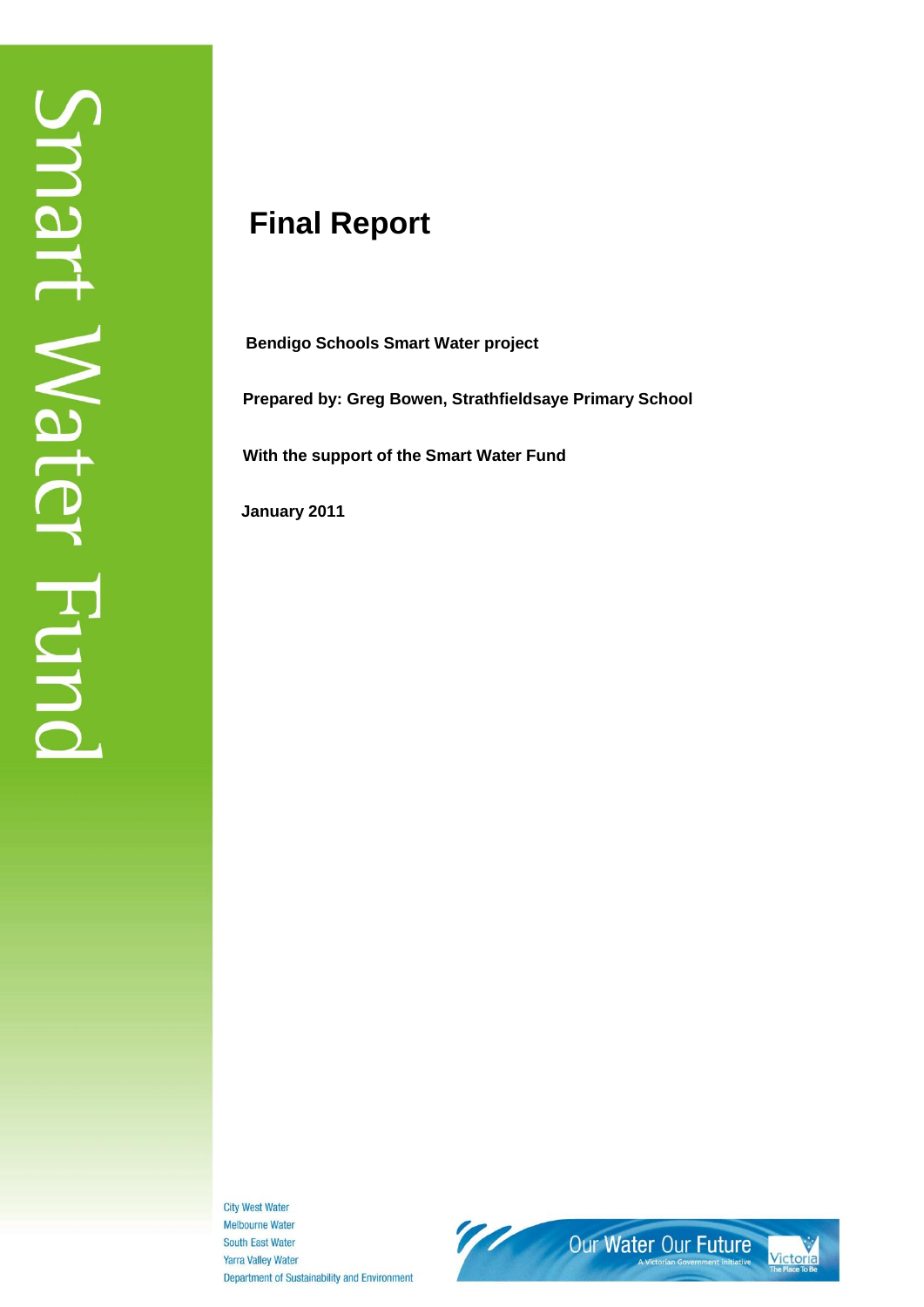### **Executive Summary**

The Smart Water funding has provided the resources for a group of innovative schools in the Bendigo area to develop a range of effective water saving strategies that were designed to use water wisely, be a model for their community to develop water saving and efficiency programs at home and work and also to be a model for other school communities to develop their own water efficiency programs.

Kangaroo Flat, Eppalock and Strathfieldsaye Primary Schools commenced to develop their Smart Water Programs with the support of Alan Windust, a well known author and water conservationist, with the development of water wise gardens, curriculum units of study, community awareness programs and environmental projects.

#### **Project Benefits**

- 1. The water wise gardens focussed on several key strategies to capture and collect water, to use this efficiently with soil conditioning, mulch and a minimum volume of water to produce food in school vegetable gardens. The gardens were essential to support students to use this produce for cooking, healthy eating programs and to develop their own gardens at home. Many families developed home gardens based on the school model and supported the school gardens over weekends and holidays. Evidence of the high regard in which the gardens have been held by the community can be provided by the Strathfieldsaye garden that remained unfenced and open to the community over five years and experienced minimal disruption or vandalism, even with ripe vegetables and fruit readily accessed by any visitors to the school.
- 2. Curriculum units have been developed by each school and used to develop student knowledge, understanding of the issues related to water conservation and also to use this knowledge to influence the practices at home including monitoring water use. Throughout the project the effects of a prolonged drought magnified the importance of water conservation and students were key leaders in a range of programs to help raise community awareness of water conservation and the need to balance environmental concerns and community water needs.

#### **Key Outcomes**

1. The water wise gardens were highly successful in each location and have effectively altered mainstream curriculum programs at the lead schools with water wise gardening, healthy living and sustainability key curriculum themes in each school.

The impact on families has also been noted with many families developing their own gardens as a result of the skills, knowledge and interest of students.

- 2. The smart water garden program has been adopted by a number of local schools and has been used to build curriculum programs based on water conservation and sustainability.
- 3. Our project has complemented a number of state and federal government initiatives introduced over the period of our project including:
	- a. Fresh Fruit Fridays, Healthy Canteens and the Stephanie Alexander Kitchen Garden project to promote healthy lifestyles. The project schools had already achieved and exceeded the goals of these programs.
	- b. The SWEP program (Schools Water Efficiency Program) was introduced to evaluate the potential water saving improvements that could be implemented to reduce water use in schools. The SWEP program was unable to identify significant improvements in three of the lead schools with no improvements identified for Eppalock, a small number of backflow devices for Strathfieldsaye and minimal improvements for Kangaroo Flat. The minimal improvements recommended, at the low efficiency levels, demonstrated that the schools had already achieved high levels of water efficiency and modelled this for the community.
	- c. Community Water Grants. This program was incorporated into the schools Smart Water program and helped to extend the water savings capacity of our programs. These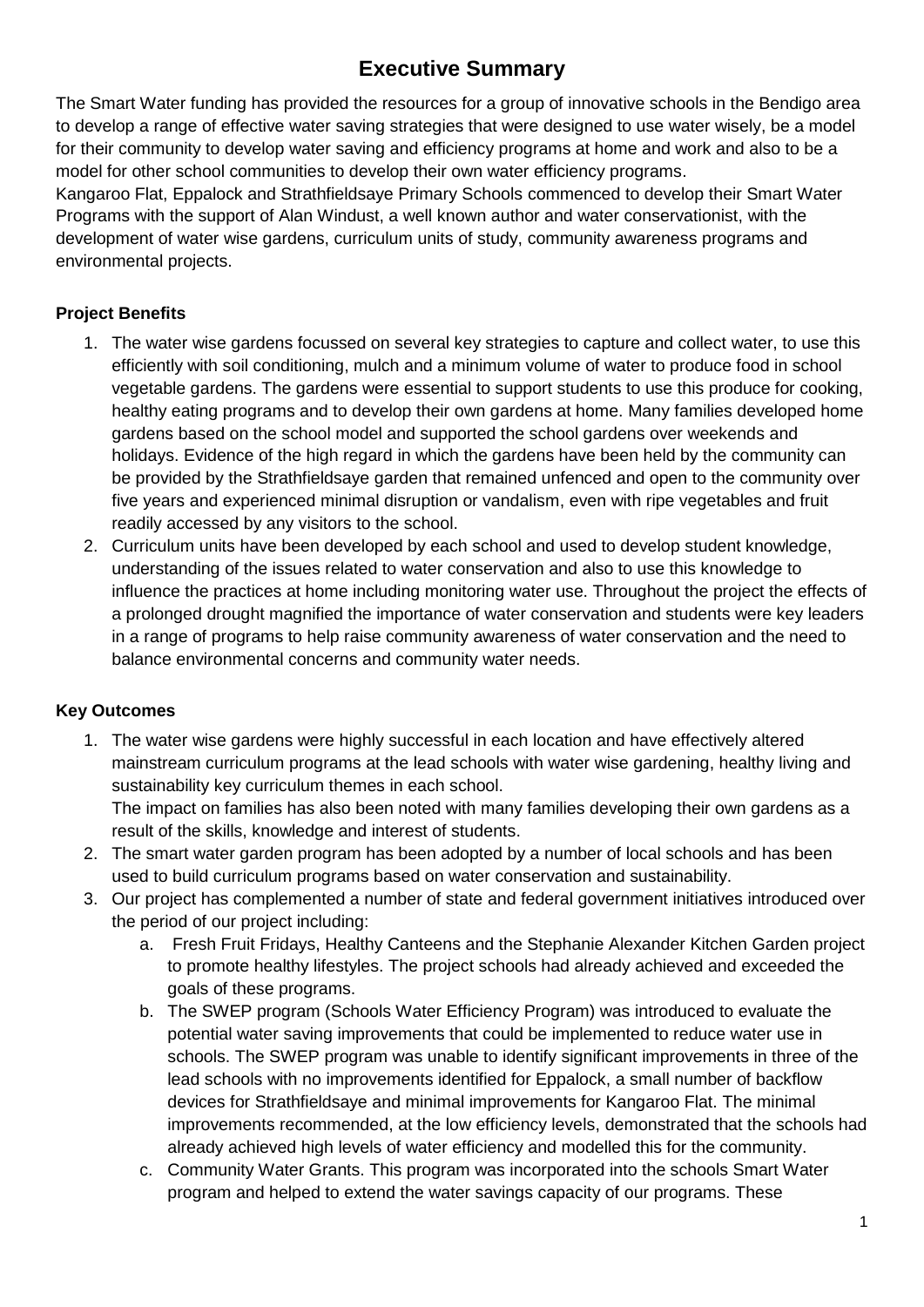complemented our schools compared to many schools where the funds were used to initiate changes that had been implemented as part of the Smart Water Schools.

- 4. Curriculum units have been developed and implemented in each base school and these have also been shared across a number of schools in Bendigo and Victoria. Staff from Strathfieldsaye Primary School have been commissioned by Sustainability Victoria to write units of work for schools across the State. These are based on the work of staff as a result of the smart water project.
- 5. Community impact
	- a. Each setting has had a significant community impact and worked to improve community education related to water efficiency.
		- i. Strathfieldsaye Primary School participated in a community development plan to develop community action plans which provide guidelines for the future growth of the community. Sustainability is seen as a major initiative and the school is seen as a central agency of the community development plan and an essential conduit for all programs. Sustainability Victoria has followed the community action plan process and has documented this model for other communities.
		- ii. Water saving activities have been conducted to gauge the effectiveness of water conservation projects. These included the Shower Timer Challenge to reduce water use in showers at family homes, along with collecting and using excess water from school drinking troughs on gardens.
		- iii. Community water forums. Students from the lead schools participated and lead a number of community education forums and river health conferences and our schools have been seen as leaders in their knowledge of this issue.
		- iv. ECO Schools. Kangaroo Flat and, to lesser extent, due to current building programs, Strathfieldsaye Primary School have extended their Smart Water Projects to incorporate all areas of sustainability as Eco Schools. Under Alan Windust's leadership this has included recycling, waste reduction, native plant propagation, revegetation projects and at Kangaroo Flat a carbon sink plantation.
- 6. Improvements are still being undertaken at schools. Strathfieldsaye has just negotiated a change to the new school Building Education Revolution program with the removal of 1,000 litre tank provided by the project to enable connection to two school tanks (45,000 litre tanks) to collect a significant amount of water to service the new building's toilet system. This represents a significant advancement on the model provided by the project and improves water efficiency as well as water conservation on site. Strathfieldsaye Primary School has the capacity to capture and reuse over one million litres per year (dependent on annual rainfall) on site.

#### **Learning and recommendations.**

- 1. The Bendigo Smart Water Schools project has been successful as a model of water conservation and efficiency and as a sustainable model for others. The number of schools currently following work produced by this project continues to increase.
- 2. The project will continue to grow in the lead schools and their communities and will continue to evolve as the issues around conservation of scarce resources develop. The current community consultation process regarding the management in the Murray Darling System is a good example of the changing nature of this debate and the need for a wide range of views to be taken into consideration.
- 3. The link and involvement of student families with home based data collection and water conservation activities linked to dollar savings, is an effective strategy to educate the community. Both student engagement and leadership are important components of making this successful and easily incorporated into the broader community.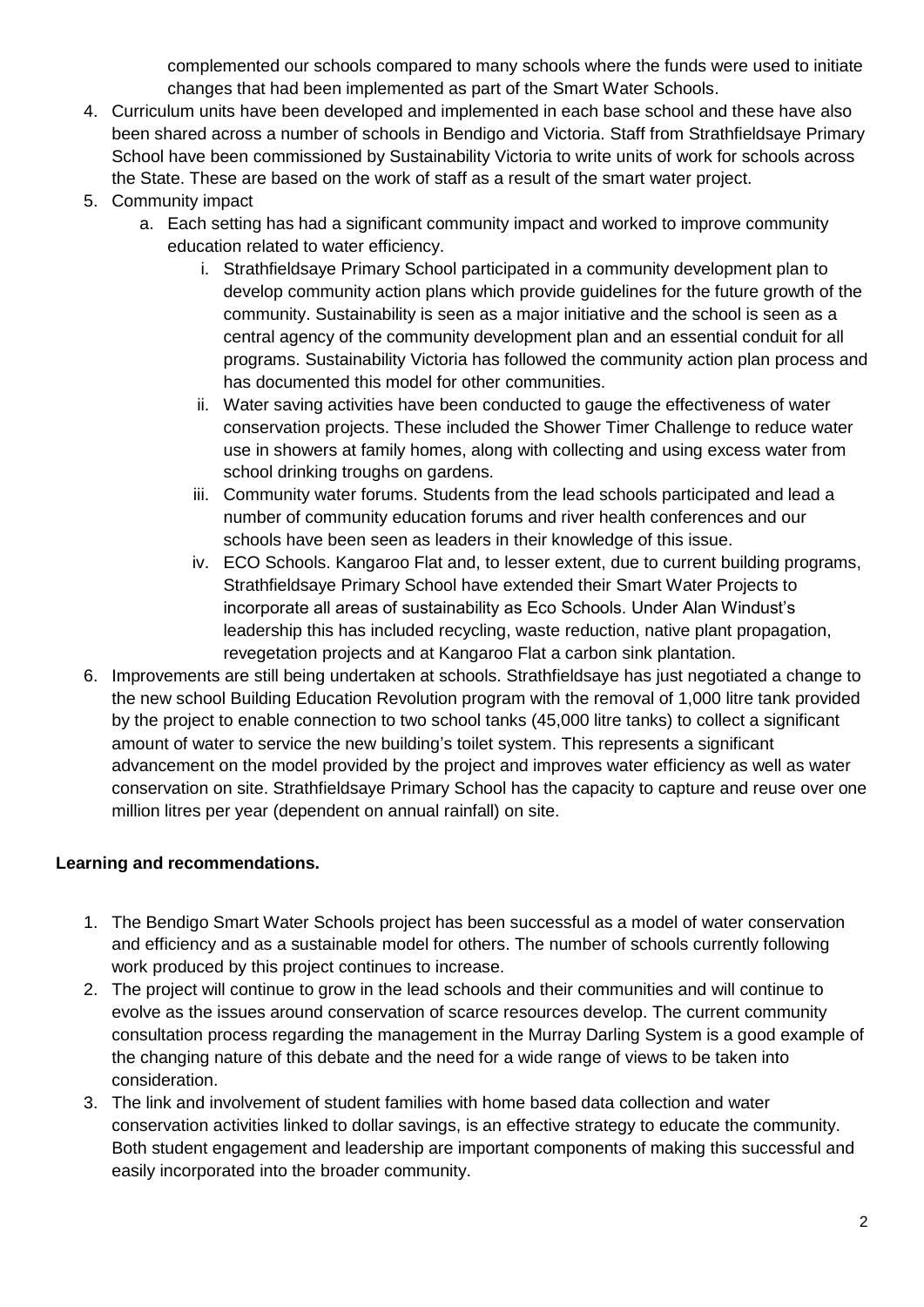- 4. Given the number of government initiatives introduced over the past five years, to achieve the aims of our project, it is evident that the intent and implementation of the Bendigo Schools' Smart Water project were important, on track and effective at saving water in schools and communities.
- 5. The Bendigo Schools Smart Water project is both sustainable and able to be replicated across all communities, especially given the additional funding allocated to the National Water grants. These grants already provided would enable most schools to commence our model without further financial assistance.
- 6. The educational changes introduced in relation to sustainability are seen as a mainstream part of the curriculum rather than an add on topic and essential learning for all students in any school setting.
- 7. Site selection is a critical factor for the establishment of long term sustainable projects; where future development is required and the selection of appropriate locations for learning centres (gardens, propagation, facilities) is essential to ensure achievements can be maintained.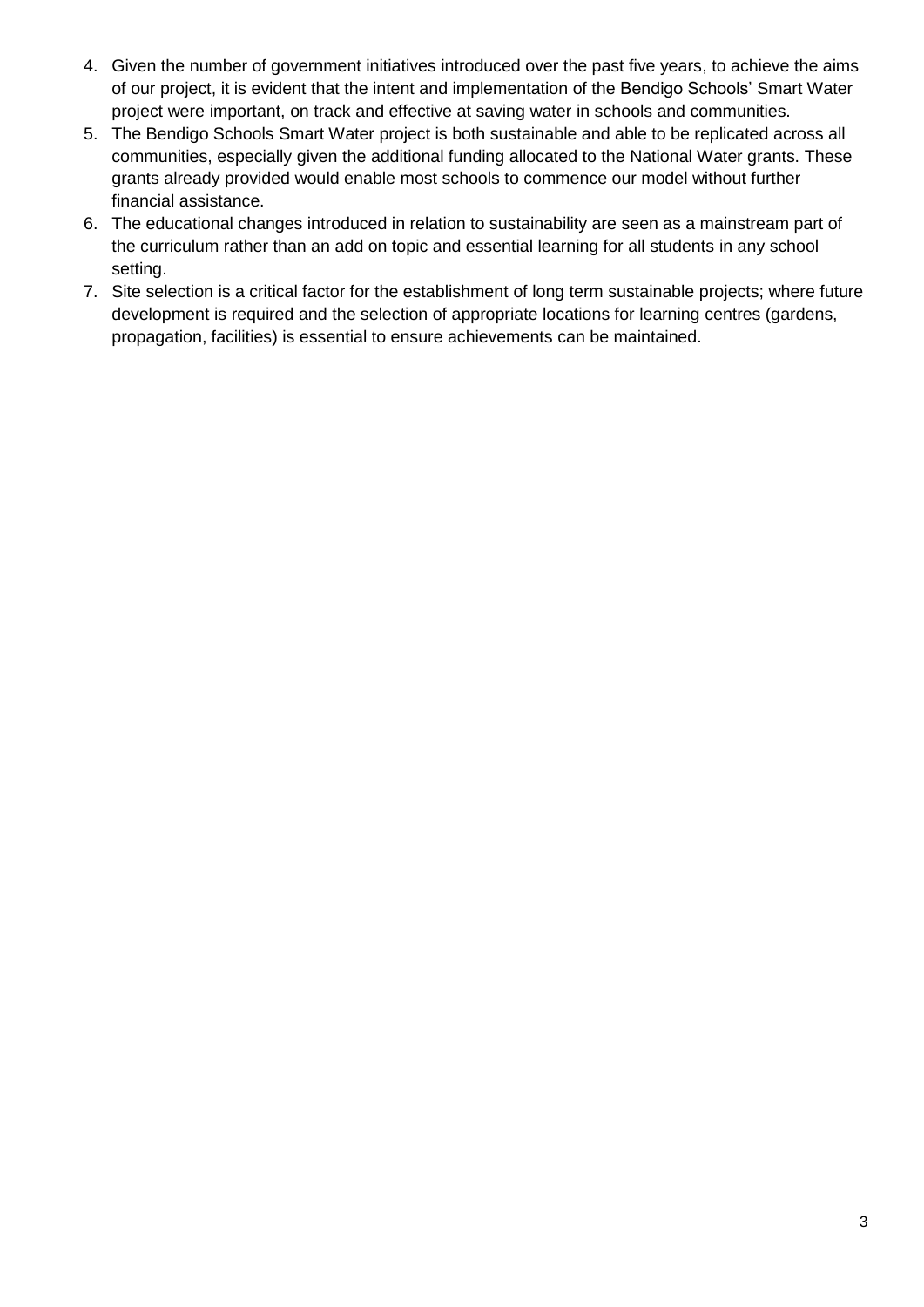# **Table of Contents**

| <b>Background</b>                    | Page 5  |
|--------------------------------------|---------|
| <b>Introduction</b>                  | Page 6  |
| <b>Objectives / Goals</b>            | Page 6  |
| <b>Key Steps / Milestones</b>        | Page 7  |
| <b>Findings / Results / Outcomes</b> | Page 11 |
| <b>Conclusions / Recommendations</b> | Page 13 |
| <b>Appendix</b>                      | Page 15 |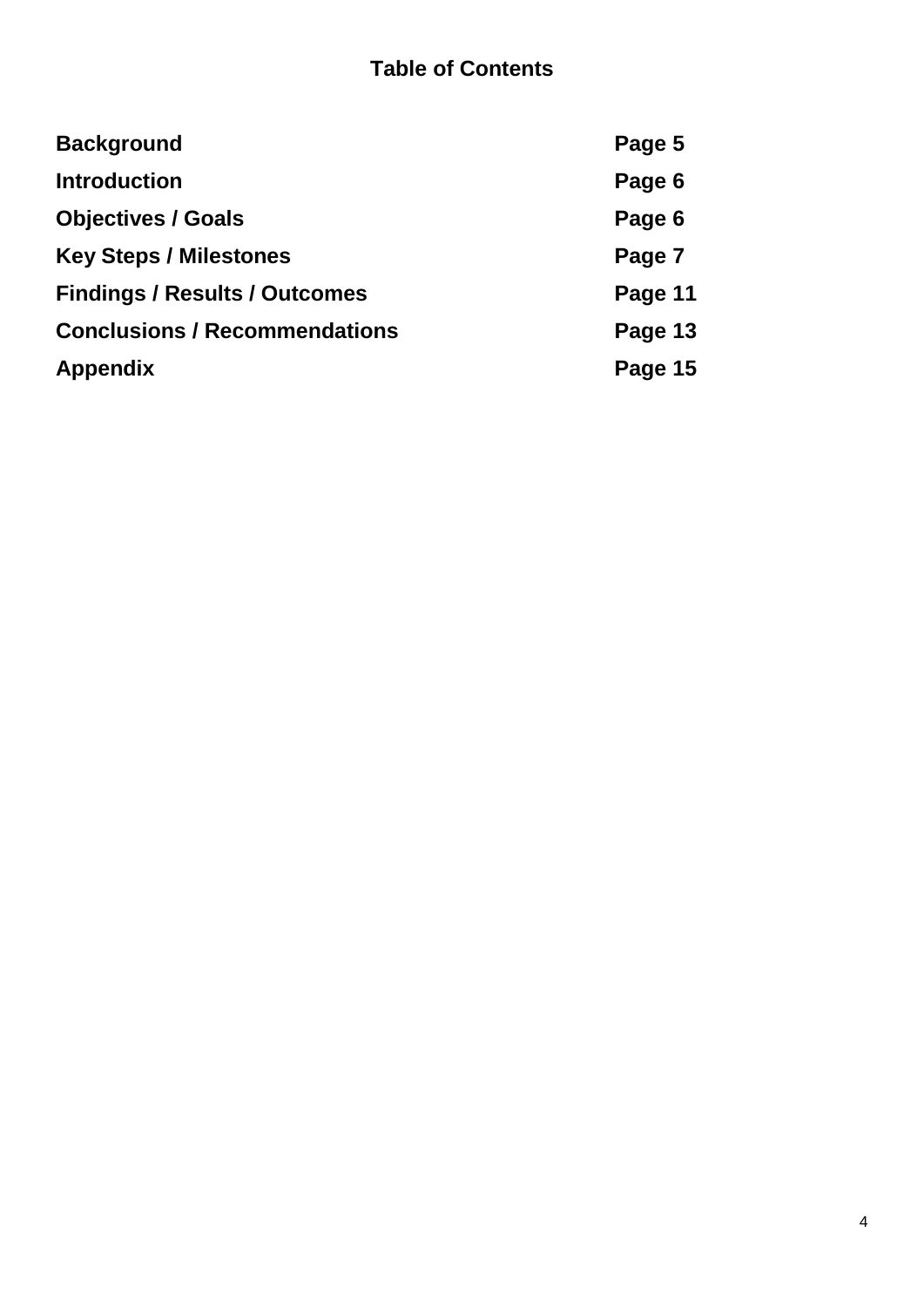### **Background**

The Bendigo School Smart Water project was initiated to provide a model to develop school programs related to the effective use and conservation of water. The program identified three key objectives. First, to develop school based water efficiency programs to reduce water use and to improve develop curriculum units based on water to improve student knowledge and understanding of the issues related to water conservation. Second, to improve information for the school community and increase community awareness of water conservation. Third, for the key sites supported by the Smart Water grant to be a model for other schools and their communities to develop their own smart water programs to reduce water waste and to develop water efficiency programs for their own sites.

The sites chosen were negotiated with the Smart Water Project team to include:

*Kangaroo Flat Primary School*: This was a newly constructed primary school and was just being occupied. Although a new site and modern facility there were only a limited range of water efficiency devices included in the building design and therefore this project aimed to introduce new ways to improve water use on this site.

*Strathfieldsaye Primary School*: This site has continuously been occupied by the school for 130 years and has grown quickly over the past ten years. There are a combination of buildings and stages of development across the site and this school was chosen to model how established schools could improve their water use.

*Eppalock Primary School*: This site is a small rural school servicing a farming community and was selected as a model for small communities and schools with limited resources to initiate large scale reforms on their own behalf.

*Mandurang South*: This is a closed school and was selected as a base to develop community projects based around water conservation, improvements to the natural waterway systems and land care as part of river health. This site would service schools, local groups and the broader community.

Alan Windust was employed by the project on the advice of the Smart Water Project team to help coordinate programs across the project schools. His knowledge and expertise in this area as a recognised author and educator in the field of water wise gardens was seen as an advantage for the project.

One aim of the project was to develop similar smart water programs across our four sites to demonstrate to all schools that our models are viable, easily replicated and extremely worthwhile for all communities.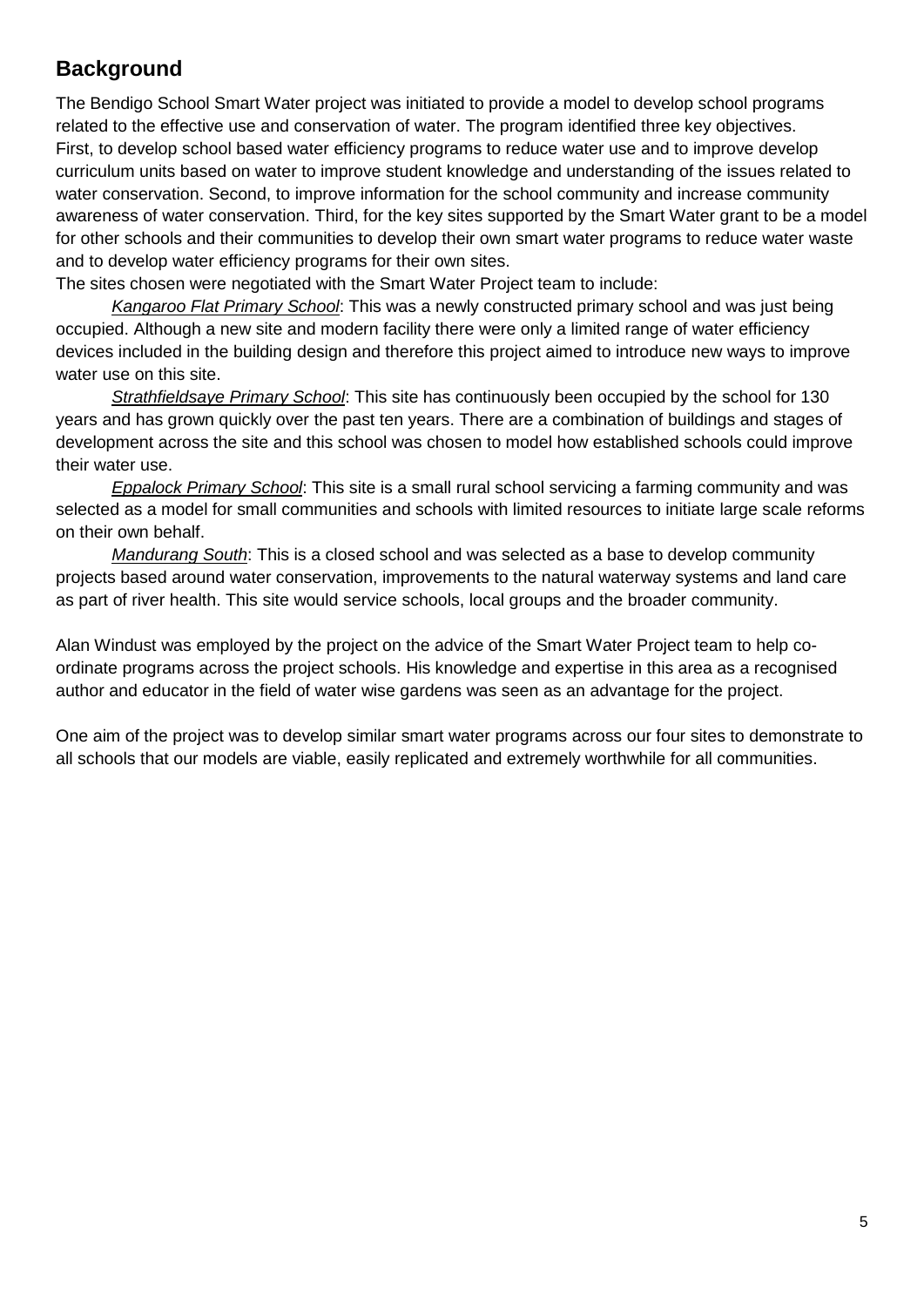### **Introduction**

The objective of this project is to build an educational resource model for schools across Victoria to develop effective strategies for water conservation in a regional setting.

Comprising of a collaboration of four schools in the Bendigo area (Strathfieldsaye Primary School, Kangaroo Flat Primary School, Eppalock Primary School and Mandurang South Primary School / educational facility) the project aims to develop and implement a Water Wise Program as part of a regional Sustainable Schools Pilot Program. Each of the 4 local schools will conduct water efficiency audits at each respective property and implement water efficiency works as identified from the audit process. In addition, the four schools will collaborate together, working with their local community, students and teachers, to develop and deliver a water conservation education package, as part of the school's curriculum, to the students, leveraging off the audit and works completed, as a learning aid.

The selected schools offer a diverse range of characteristics in terms of size, infrastructure and student numbers, in order to demonstrate that water conservation infrastructure and education can successfully be implemented in a range of settings.

The project involves the implementation of infrastructure to collect rainwater and use this in a water wise garden setting to reduce water use and establish an alternative educational facility to undertake sustained studies and project based activities.

Strathfieldsaye Primary School is acting as lead agent for the three other participating schools Kangaroo Flat Primary School, Eppalock Primary School and Mandurang South Primary School.

### **Objectives/Goals**

Comprising of a collaboration of four schools in the Bendigo area (Strathfieldsaye Primary School, Kangaroo Flat Primary School, Eppalock Primary School and Mandurang South Primary School / educational facility) the project aims to develop and implement a Water Wise Program as part of a regional Sustainable Schools Pilot Program.

- 1. Each of the 4 local schools will conduct water efficiency audits at each respective property and implement water efficiency works as identified from the audit process.
- 2. In addition, the four schools will collaborate together, working with their local community, students and teachers, to develop and deliver a water conservation education package, as part of the school's curriculum, to the students, leveraging off the audit and works completed, as a learning aid.
- 3. The selected schools offer a diverse range of characteristics in terms of size, infrastructure and student numbers, in order to demonstrate that water conservation infrastructure and education can successfully be implemented in a range of settings.
- 4. The project will involve the implementation of infrastructure to collect rainwater and use this in a water wise garden setting to reduce water use and establish an alternative educational facility to undertake sustained studies and project based activities.
- 5. Strathfieldsaye Primary School is acting as lead agent for the three other participating schools Kangaroo Flat Primary School, Eppalock Primary School and Mandurang South Primary School.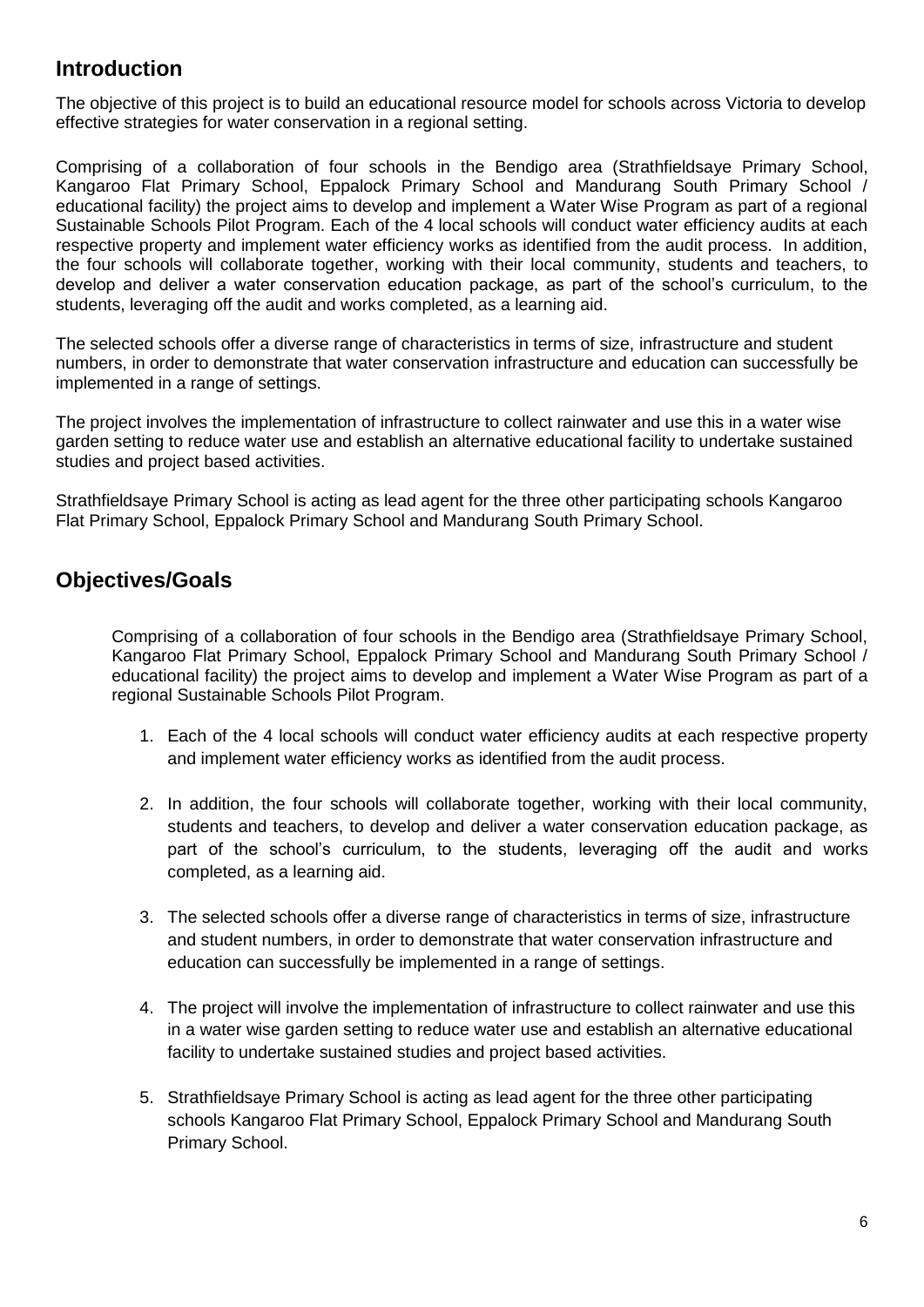6. As the project evolved additional outcomes were planned, developed and where possible fully implemented especially for Eco Schools and for the Mandurang South Site.

The key objectives of the Mandurang South site were;

- Establish an environmental centre to promote community awareness of the need to care for the environment with programs designed on sustainability and water.
- Develop school based programs where students from a range of settings can collaboratively work on community projects.
- Provide a setting where community groups can work with students to develop resources to improve the local environment.

The key objectives of the Eco Schools Project were:

- Help children understand and enjoy the natural environment and to develop sustainable lifestyles.
- Provide a model to reduce community demand on environmental resources.
- Create a sustainable school environment from fence to fence, including a series of learnscapes.
- Provide an example for the community to develop sustainable systems in homes and community environments.
- Provide an example for the wider community to adopt and develop sustainable living practices.
- Relate school activities to the wider environment.
- Train teachers in eco school principles and practices.
- Provide students with a vehicle to study sciences, mathematics, economics, literacy and multi-media communications.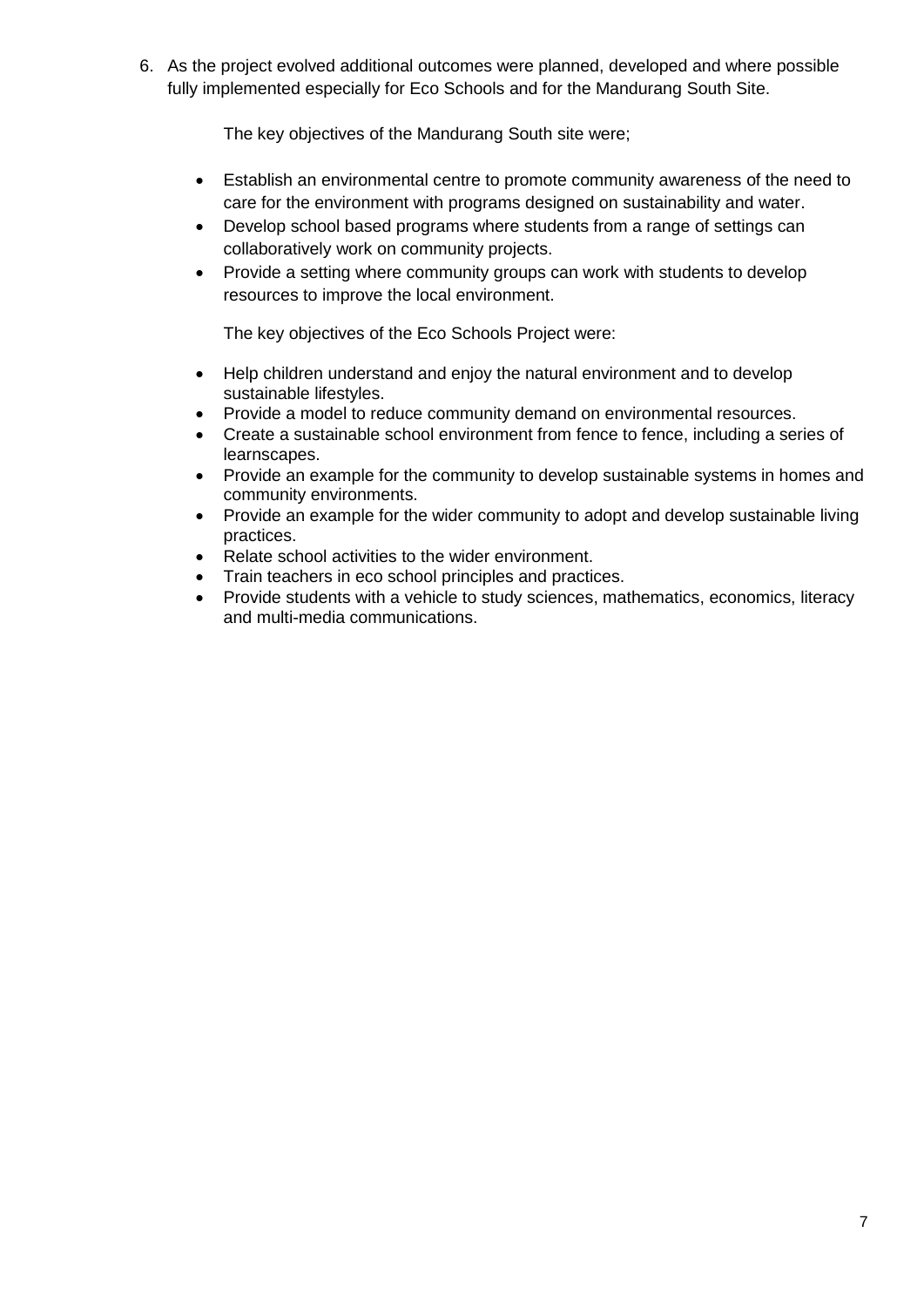### **Key Steps / Milestones**

#### - **Milestone Description**

- **Milestone 1 Detailed Project Plan** (including Communications Plan) to be prepared by the Grantee and approved by SWF
- **Milestone 2** Implementation of rainwater collection system and water wise garden at Strathfieldsaye Primary School, Kangaroo Flat Primary School, Eppalock Primary school.

**Milestone report** to be prepared by the Grantee and approved by the SWF.

- **Milestone 3** Implementation of rainwater collection system and water wise garden at Mandurang South. **Milestone report** to be prepared by the Grantee and approved by the SWF.
- **Milestone 4** Curriculum development and implementation at each of the four schools.

**Milestone Report,** showing the water wise curriculum material and an evaluation of its implementation and success, to be prepared by the Grantee and approved by the SWF.

**Milestone 5 Final Report**, detailing a Benefits Evaluation to be completed by the Grantee and approved by the SWF.

Communication Plan completed.

#### - **Timing**

- The project has achieved all milestones and apart from Milestone 3 all were on schedule and are ongoing well beyond the project life as planned and expected.
- As outlined in the report, the drought had a significant impact on the achievement of Milestone 3. However, apart from the location the outcomes for milestone 3 have been achieved and are able to be sustained beyond the project. We are convinced and committed that the site at Mandurang South will be a viable location for our programs and we are working on this at the moment and we have invested interest from local entrepreneurs who are keen to establish an alternative energy education centre on this site. This should help to provide an income stream to develop and maintain the site.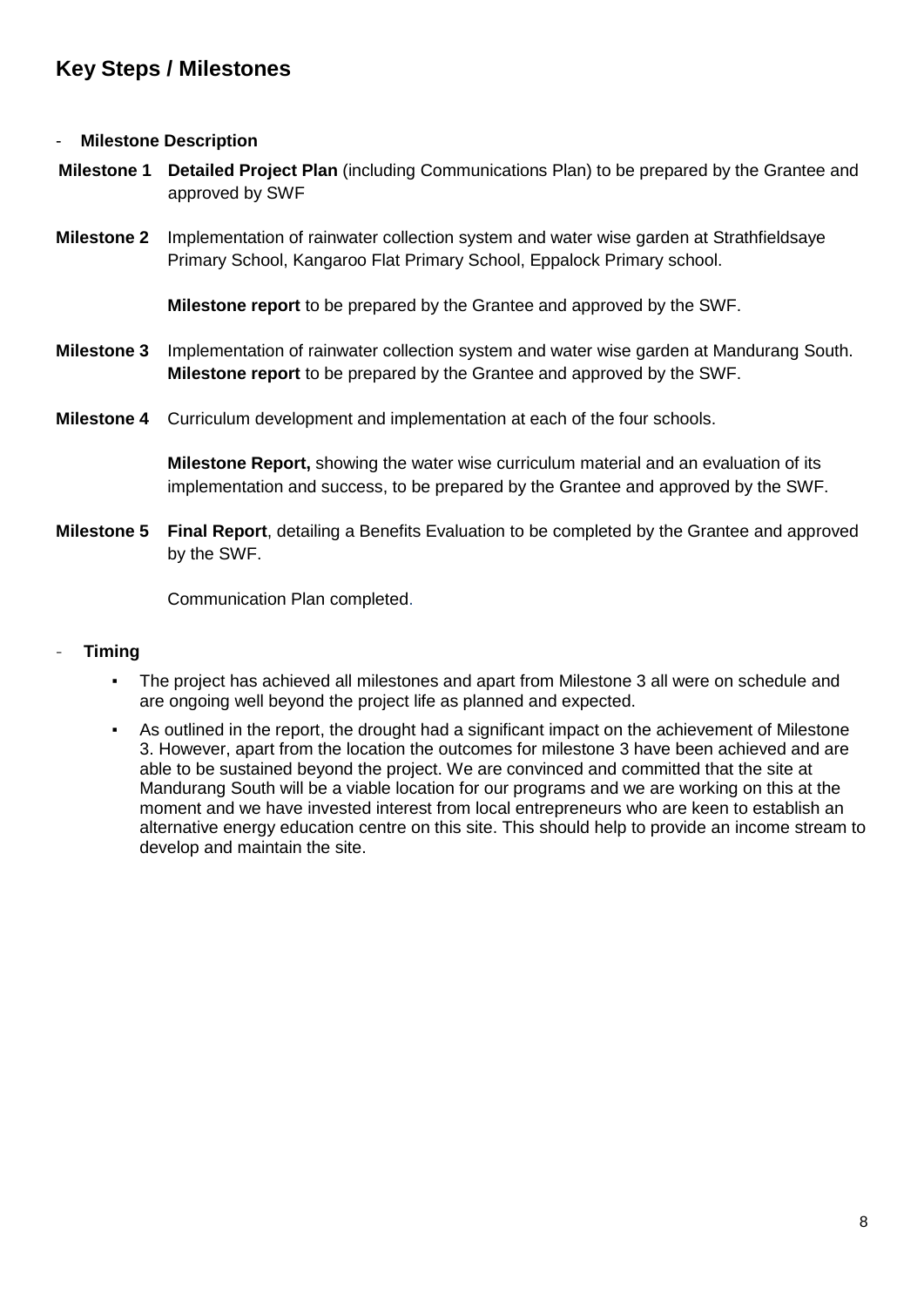#### - **Financial Summary**

| <b>Milestone</b>                                                                                                                                                                                                                                                                      | <b>Cost</b><br><b>Description</b>                  | <b>Milestone</b><br><b>Date</b><br>dd/mm/yy | (\$) Applicant<br>Contribution                                                              | \$ Smart<br>Water<br><b>Funding</b>                                                                                             | \$ Other<br>contributions |               | \$ Total<br><b>Activity</b><br>Cost |
|---------------------------------------------------------------------------------------------------------------------------------------------------------------------------------------------------------------------------------------------------------------------------------------|----------------------------------------------------|---------------------------------------------|---------------------------------------------------------------------------------------------|---------------------------------------------------------------------------------------------------------------------------------|---------------------------|---------------|-------------------------------------|
|                                                                                                                                                                                                                                                                                       |                                                    |                                             |                                                                                             | (Amount<br>and Timing<br>of<br>Instalment)                                                                                      | <b>Amount</b>             | <b>Source</b> |                                     |
| <b>Milestone 1</b><br>Detailed Project Plan (including<br>Communications Plan) to be<br>prepared by the Grantee and<br>approved by SWF.                                                                                                                                               | Planning                                           | Week 4                                      | \$2,500 (in kind)                                                                           | $\mathsf S$ -                                                                                                                   |                           |               | \$2,500                             |
| <b>Milestone 2</b><br>Implementation of rainwater<br>collection system and water wise<br>garden at Strathfieldsaye Primary<br>School, Kangaroo Flat Primary<br>School, Eppalock Primary school.<br>Milestone report to be prepared by<br>the Grantee and approved by the<br>SWF.      | Implementation                                     | Week 20                                     | \$51,000 (in<br>kind)                                                                       | Up to<br>\$48,000<br>within 10<br><b>Business</b><br>Days of<br>acceptance<br>by the<br>Manger of<br>the<br>Milestone<br>Report |                           |               | \$99,000                            |
| <b>Milestone 3</b><br>Implementation of rainwater<br>collection system and water wise<br>garden at Mandurang South.<br>Milestone report to be prepared by<br>the Grantee and approved by the<br>SWF.                                                                                  | Implementation                                     | Week 40                                     | \$17,000 (in<br>kind)                                                                       | Up to<br>\$15,916<br>within 10<br><b>Business</b><br>Days of<br>acceptance<br>by the<br>Manger of<br>the<br>Milestone<br>Report |                           |               | \$32,916                            |
| Milestone 4<br>Curriculum development and<br>implementation at each of the four<br>schools<br>Milestone Report, showing the<br>water wise curriculum material and<br>an evaluation of its implementation<br>and success, to be prepared by<br>the Grantee and approved by the<br>SWF. | Curriculum<br>development<br>and<br>implementation | Week 52                                     | \$257,000 (in<br>kind teacher<br>salaries and<br>support in<br>development<br>and delivery) | No payment<br>required for<br>this<br>milestone.                                                                                |                           |               | \$257,000                           |
| Milestone 5<br>Final Report, detailing a Benefits<br>Evaluation to be completed by the<br>Grantee and approved by the<br>SWF.<br>Communication Plan complete.                                                                                                                         | Reporting                                          | Week 60                                     | \$2,000 (in kind)                                                                           | Up to \$4,000<br>within 10<br><b>Business</b><br>Days of<br>acceptance<br>by the<br>Manger of<br>the<br>Milestone<br>Report     |                           |               | \$6,000                             |
| <b>Completion Date</b>                                                                                                                                                                                                                                                                |                                                    | Week 60                                     | \$329,500 (in<br>kind)                                                                      | Up to<br>\$67,916                                                                                                               | $$ -$                     |               | Up to<br>\$397,416                  |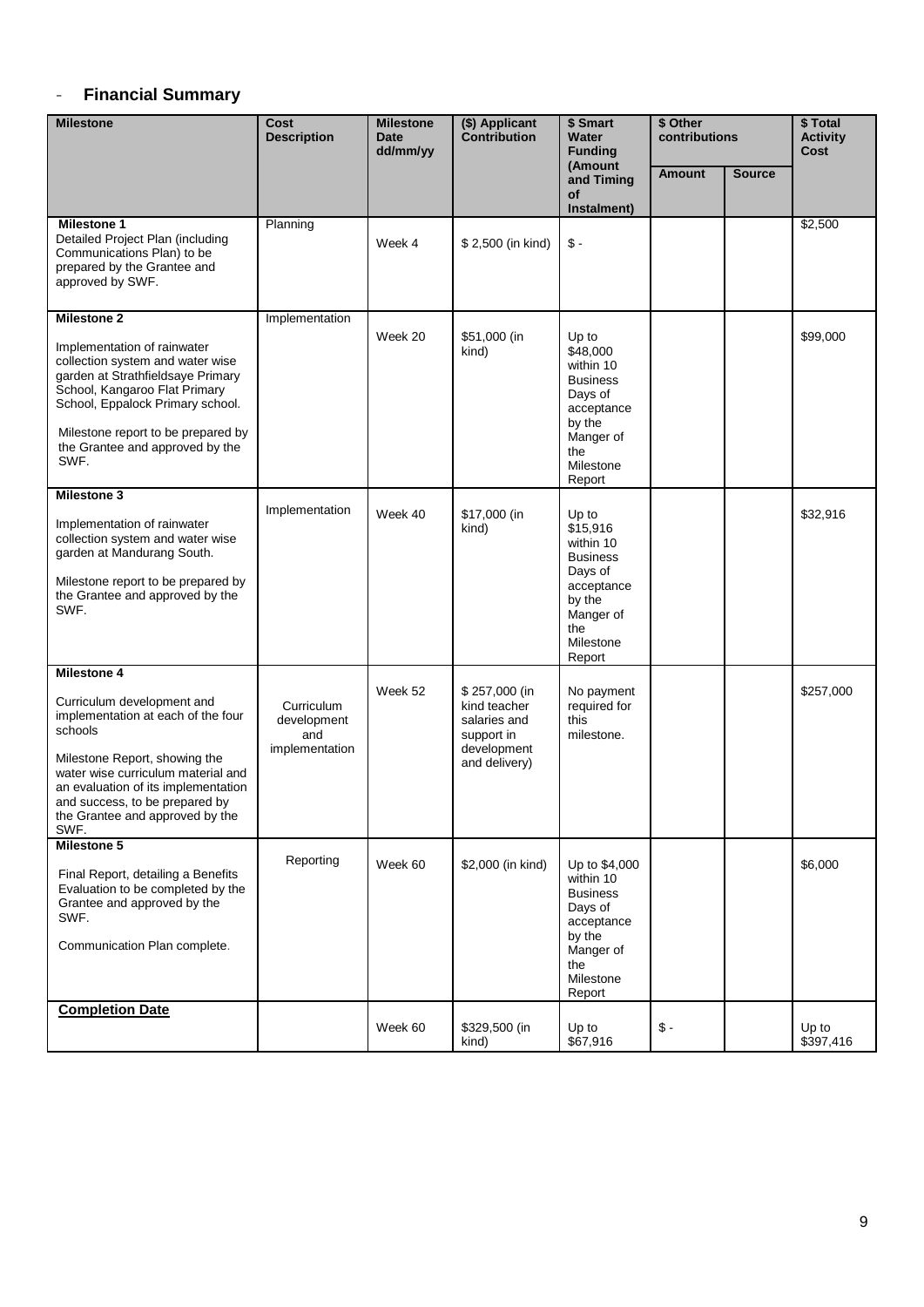#### - **Key Performance Indicators**

# - **Milestone 1**

**Detailed Project Plan (including Communications Plan) to be prepared by the Grantee and approved by SWF**

- Milestone report / comment
	- (a) Completed and approved.

#### - **Milestone 2**

**Implementation of rainwater collection system and water wise garden at Strathfieldsaye Primary School, Kangaroo Flat Primary School, Eppalock Primary school. Milestone report to be prepared by the Grantee and approved by the SWF.**

- Milestone report / comment
	- (a) Completed and exceeded in all settings with the excellent results, there have been a number of schools adopting the model and also the eco schools project has been established as well.
	- (b) Community education programs at all levels of the community including Statewide support from Sustainability Victoria, Region wide conferences, Local Government forums and school community level.
	- (c) These models will be sustainable and self funding thereby being ongoing models for the community, even with considerable change due to building programs all lead schools and associate schools are committed to maintaining their programs.
	- (d) The projects have been complimented by a number of State and Federal initiatives.

#### - **Milestone 3**

#### **Implementation of rainwater collection system and water wise garden at Mandurang South. Milestone report to be prepared by the Grantee and approved by the SWF.**

- Milestone report / comment
	- (a) The tank has been installed and further installation required.
	- (b) Waterwise garden project maintained at Strathfieldsaye and Kangaroo Flat Primary Schools.
	- (c) Community links developed and maintained above expectations.
	- (d) Community revegetation/ propagation programs implemented and ongoing. Over 4000 native trees propagated in 2008/ 2009 at Strathfieldsaye and used in community planting project.
	- (e) Full time student programs not commenced due to water restrictions and drought.

#### - **Milestone 4**

**Curriculum development and implementation at each of the four schools Milestone Report, showing the water wise curriculum material and an evaluation of its implementation and success, to be prepared by the Grantee and approved by the SWF.**

- Milestone report / comment
	- (a) Curriculum material produced and shared across schools at a wide variety of conferences and school visits including from international schools.
	- (b) Units written for Sustainability Victoria and published as exemplar models for Victorian schools.
	- (c) Ongoing curriculum programs in all schools and associate schools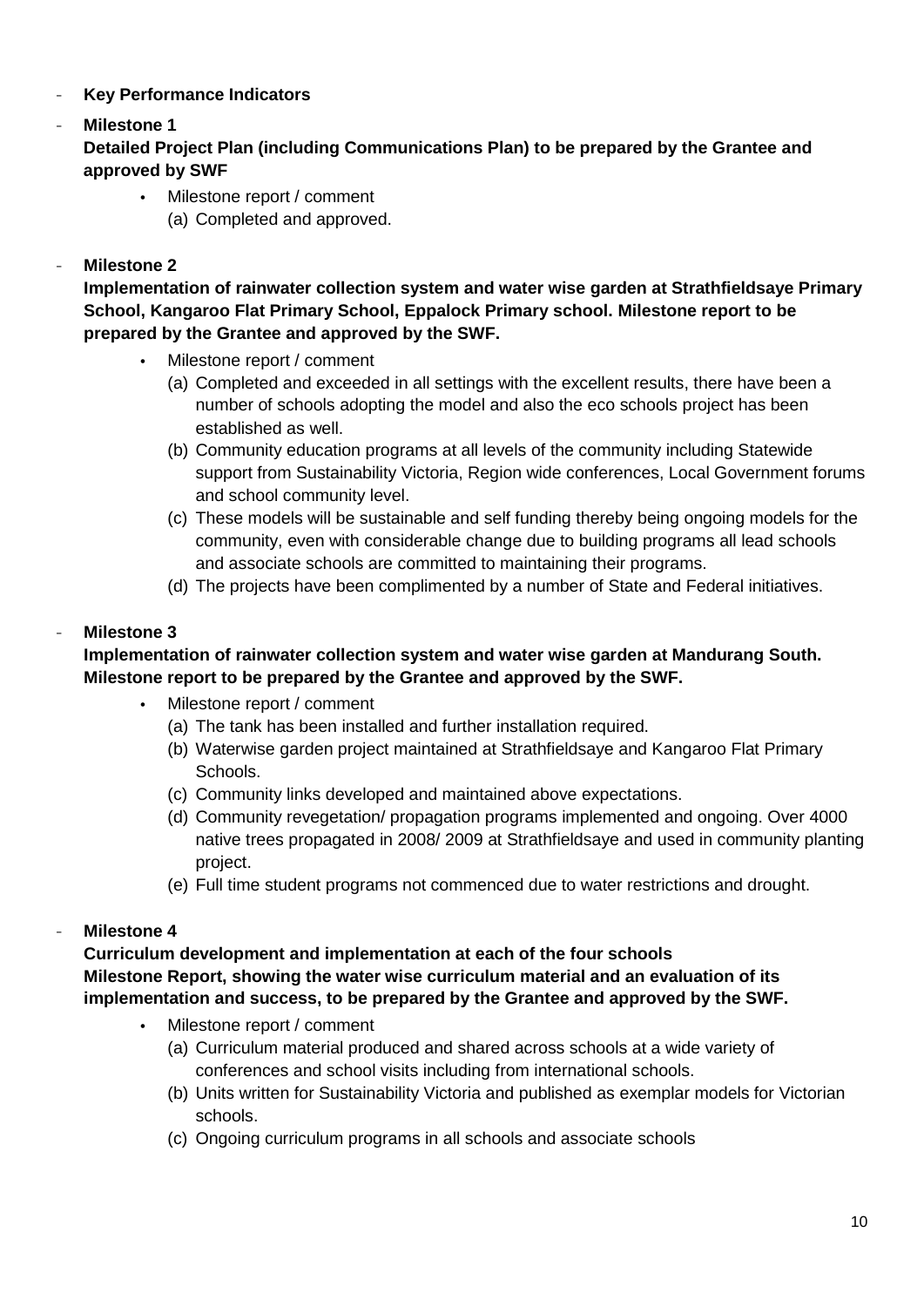#### - **Milestone 5**

- Final Report, detailing a Benefits Evaluation to be completed by the Grantee and approved by the SWF.
- Communication Plan complete.

### **Findings/Results/Outcomes**

- 1. This project was ahead of its time and identified the need for proactive water conservation programs to be implemented in schools as a key agency in the community to raise awareness of ways to reduce water waste. The original aims of the project have been fully achieved and continue to develop as community awareness of the issues grow and change.
- 2. The support and funding provided by the Smart Water Grant demonstrated that relatively small levels of effectively targeted funding can have a significant effect and impact on communities and produce high quality sustainable projects that can relatively quickly become self sufficient and are able to be replicated as a model for others.
- 3. The drought has seen the need for water conservation as a major community issue and the challenge will be to maintain this as wet conditions return. Our project predicts that longer periods of dry weather will be more frequent and the demand for scarce resources will increase. Maximising the efficient use of water is the key to an effective solution. Our schools will continue to model and develop new material to assist school communities to improve in this area.
- 4. The achievements of the project have been significant and extended well beyond the three lead schools and will continue to provide a sustainable long term program well beyond the funded implementation phase. Other schools have commenced water wise gardens and sustainability programs based on the Smart Water Schools model developed across the lead schools.
	- a. The impact of the lead school's curriculum programs has been substantive and placed sustainability as central components of our programs.
	- b. Curriculum programs have been shared with many other schools across Victoria and specific units have been written for statewide distribution for Sustainability Victoria.
	- c. A significant number of state and federal initiatives have been introduced that support and reinforce the aims of the Smart water School Project and what was seen as innovative with this project is now strongly reinforced as community priorities with state and federal funding. These will add to the sustainability of our project.
	- d. Community development plans have been initiated at Strathfieldsaye and the school is seen as a central essential agency for positive community change.
- 5. The lead schools have presented to a wide variety of local, state and international audiences. This has helped spread the objectives of the Smart Water Schools program and demonstrated that children and schools can be effective change agents and a centre for community education.
- 6. Drought effects. The prolonged drought had both advantages and disadvantages for the project.
	- a. Advantages
		- i. The drought and resultant prolonged water shortages highlighted the need for increased community water awareness and the urgency to conserve water.
		- ii. The prolonged nature of the drought will mean long term solutions are found to minimise water waste at the school, home and community level.
		- iii. There will be permanent changes to our concept of water use
		- iv. There will be an increased focus on the health of the environment and the sustainability programs will be important components of school curricula. The current Murray Darling Basin review is an example of where community and environmental needs are in conflict and changes in attitude, water use and community growth will be key topics of interest.
	- b. The disadvantages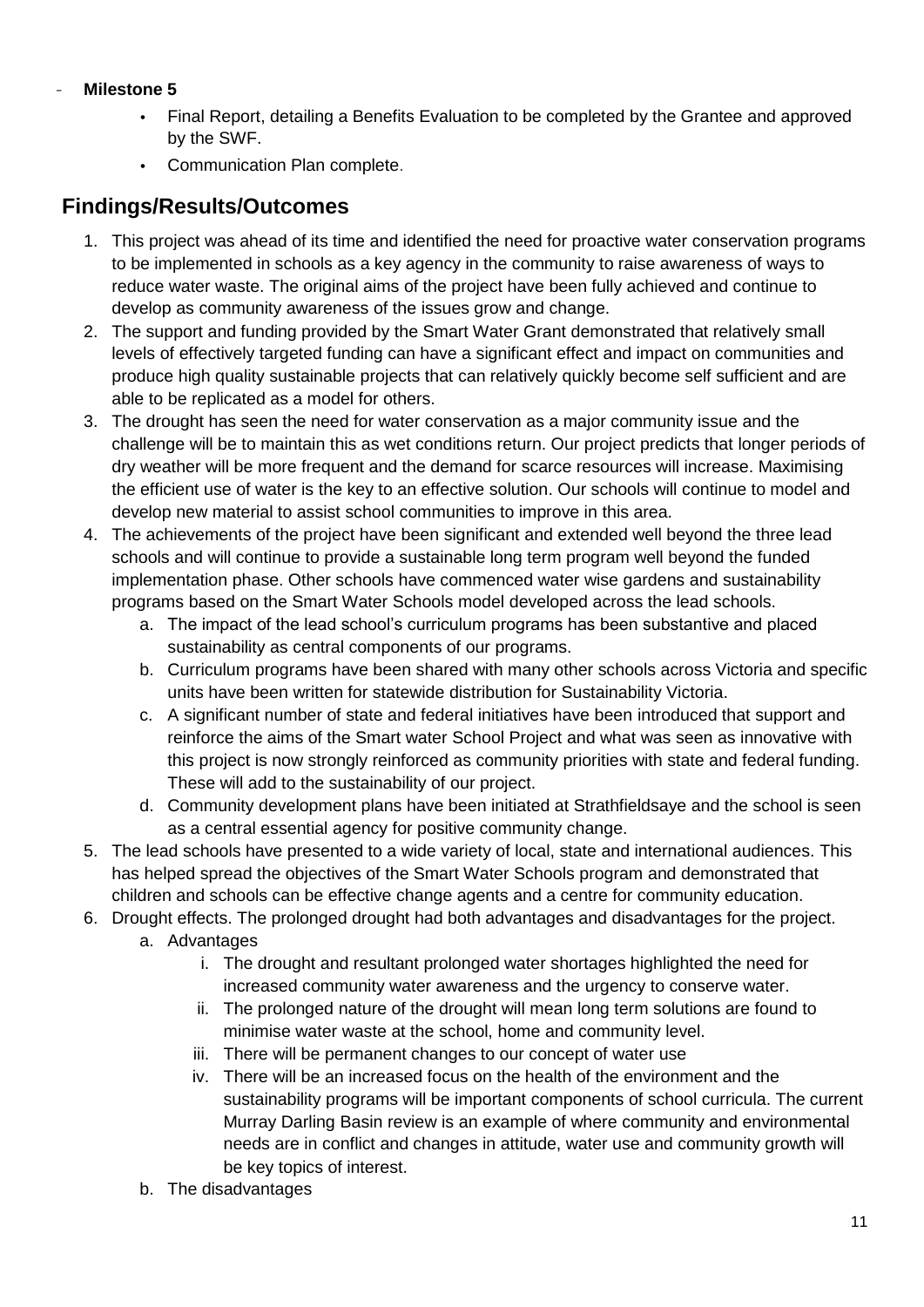- i. The enforced water restrictions made it difficult to gauge the impact of the Smart Water Education programs in terms of community awareness, quantitative data related to water savings. Some initial figures were generated through students monitoring home water consumption (meter reading) and these demonstrated significant savings over the short term as a result of our programs e.g. shower challenge.
- ii. The Mandurang South component did not reach operational status due to the unreliable water supply for toilets. Drinking water was catered for as part of the project and all other aspects in relation to community links etc were in place. This site is still under development and will become operational.
- iii. That a number of community projects especially related to revegetation were unable to continue due to the limited water available to support the establishment of community plantations in new areas.
- 7. Mandurang South
	- a. This site will continue to be developed by the school and will serve as a leading environmental learning centre for schools and communities and will be operational as planned.
	- b. The current unexpected return to full water storages at the end of 2010 will be of great assistance to enable this to achieve this, as supply for services and plant propagation can be more reliable.
	- c. Many of the aims of this site have been replicated at other lead schools and site work at Mandurang South has commenced.
	- d. We are working with two developers of alternative energy systems who want to construct models of solar, wind and energy production at Mandurang South. This will form a basis for community projects to complement the smart water program at the schools and this site.
- 8. Community Links.
	- a. The project has incorporated a wide range of community links and has the capacity to build on these into the future these include:
		- i. Bendigo South East Secondary College with students working on site at Mandurang South as part of"The Flora Hill Cluster Schools Boy's Education Program". A number of student teams have been working to develop the site.
		- ii. Local Primary schools to share programs on site and work with students who are placed at the school on a regular basis.
		- iii. La Trobe University students from the Education and Outdoor Education faculties have worked on programs at Mandurang South.
		- iv. La Trobe University Bundoora to develop and install web cameras and nesting boxes set up for web broadcasting.
		- v. Goldfields Revegetation Nursery, for advice and assistance with local plants.
		- vi. Goldfields walking trail project team to develop a stopover point on site for walkers on the trail from Robe SA to Bendigo.
		- vii. Bendigo Field Naturalists to assess the site and provide guidance for protecting sensitive areas at the site and local areas especially along the Sheepwash Creek.
		- viii. The Green Team (unemployed training program) who have conducted work on site.
		- ix. Australian Technical College to evaluate refurbishment of the buildings.
		- x. Fair water (local water conservation group) to assist with water conservation projects.
		- xi. Landcare (Sheepwash Creek) group to work on community projects along the Sheepwash Creek from Mandurang South to Strathfieldsaye.
		- xii. OTIS Foundation (respite care centre for breast cancer) as a revegetation site along the creek.
	- b. The breadth of community links and sustained commitment to this project builds capacity for an ongoing project that will evolve as community education and knowledge improves and the needs based on annual rainfall and increased demand for scarce resources alters over time.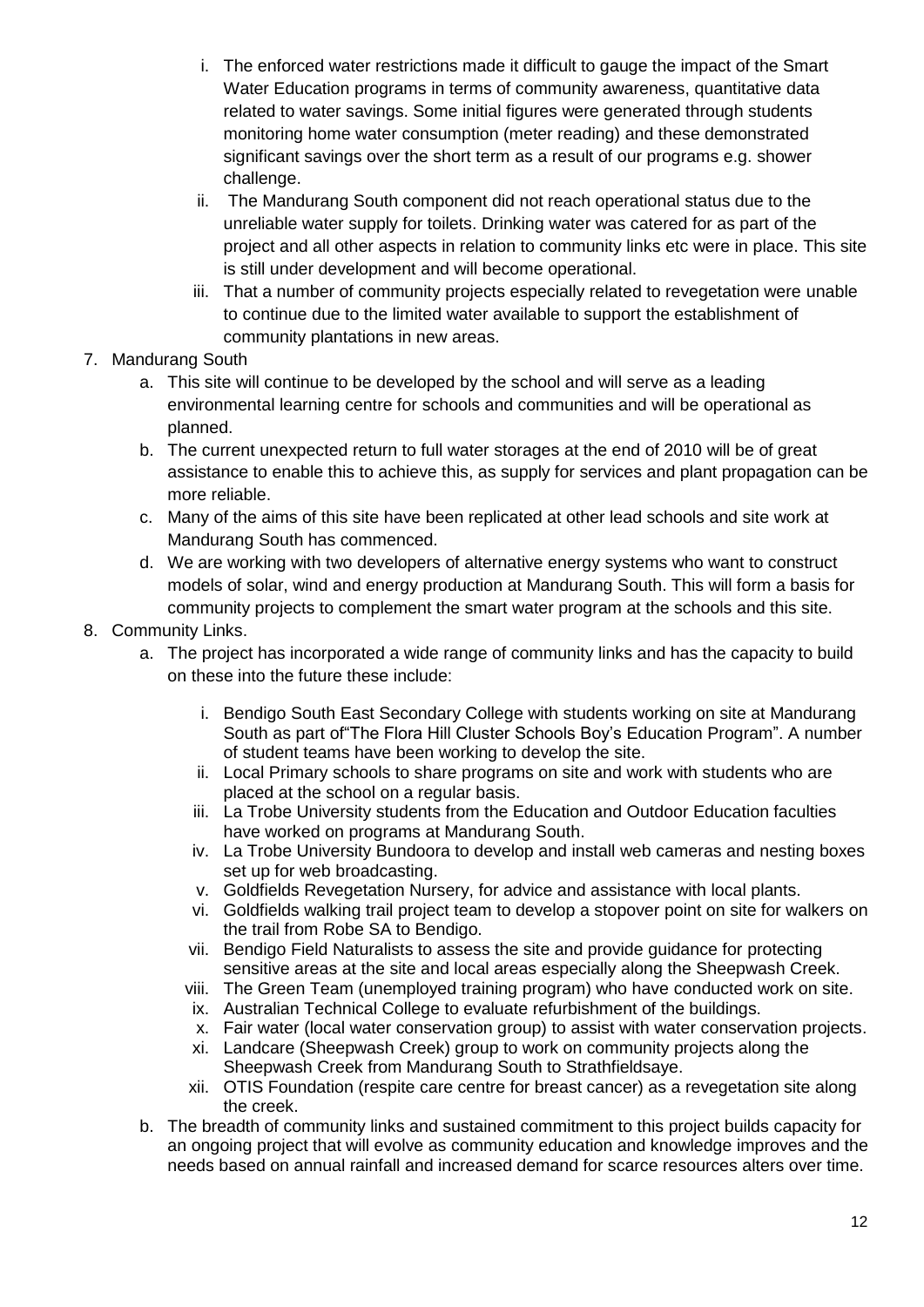- 9. The higher rainfall levels in 2010 could result in a return to more wasteful practices and community awareness will need to be maintained to ensure all competing demands (aesthetic, urban, agricultural and environmental) for water can be achieved. The nature of schools programs will change in response to these demands.
- 10. Schools by their nature change over time and the impact of system wide changes can have a significant impact on our capacity to determine long term plans. Kangaroo Flat as a new school on a larger greefields site that had a capacity to build facilities that can be developed and still cater for growth and dynamic change. Schools like Strathfieldsaye, Eppalock and Camp Hill who have developed projects on smaller sites ( relative to school enrolment ) have experienced difficulty in maintaining infrastructure due to new government initiatives including the Building Education Revolution stimulus package. While the Smart Water programs will be reinstated the disruption has a serious impact.

# **Conclusion**

- 1. The funding from Smart water was essential in enabling this program to commence and that without the resources to install water saving/ collection devices this would not have been possible if schools had to rely on their own resources.
- 2. The Smart Water project has been very successful and achieved its aims to raise community awareness of improving water efficiency, reduce waste and to improve our capacity to collect and reuse water as a scarce resource.
- 3. Schools are seen as effective platforms to build short and long term community programs based on water conservation.
- 4. Models developed at the lead schools are able to be replicated and valued by other schools and their communities and is seen as a mainstream expectation for many communities.
- 5. The lead schools have significantly shifted their curriculum programs and focus on sustainability and will maintain this into the future.
- 6. Most schools throughout Victoria and across Australia, as a result of changed policies, government priorities and funding, can achieve long term sustainable outcomes to improve water efficiency.
- 7. School based projects need to be flexible enough to cater for changed initiatives and resource allocations or designed to be placed in a location that is outside predictable building zones.

### **Recommendations**

- 1. Raising community awareness is an ongoing process and will need to change as competition for resources increases and the balance across all areas becomes more influenced by climatic changes.
- 2. The commitment to ongoing programs relying on school based resources is a high priority of each school.
- 3. That the project moves forward with the plans to develop the Mandurang south site and uses the community connections to commence programs as soon as possible.
- 4. That the project continues in its current form and with the support of the Smart Water project to promote the achievements of these schools.
- 5. That the funding allocated for milestone three be provided to enable this project to continue in an expanded form based on the grounds that the aims for this centre have been delivered in other ways and the commitment to making this aspect of the program an ongoing sustainable project with high levels of community support is still a high priority.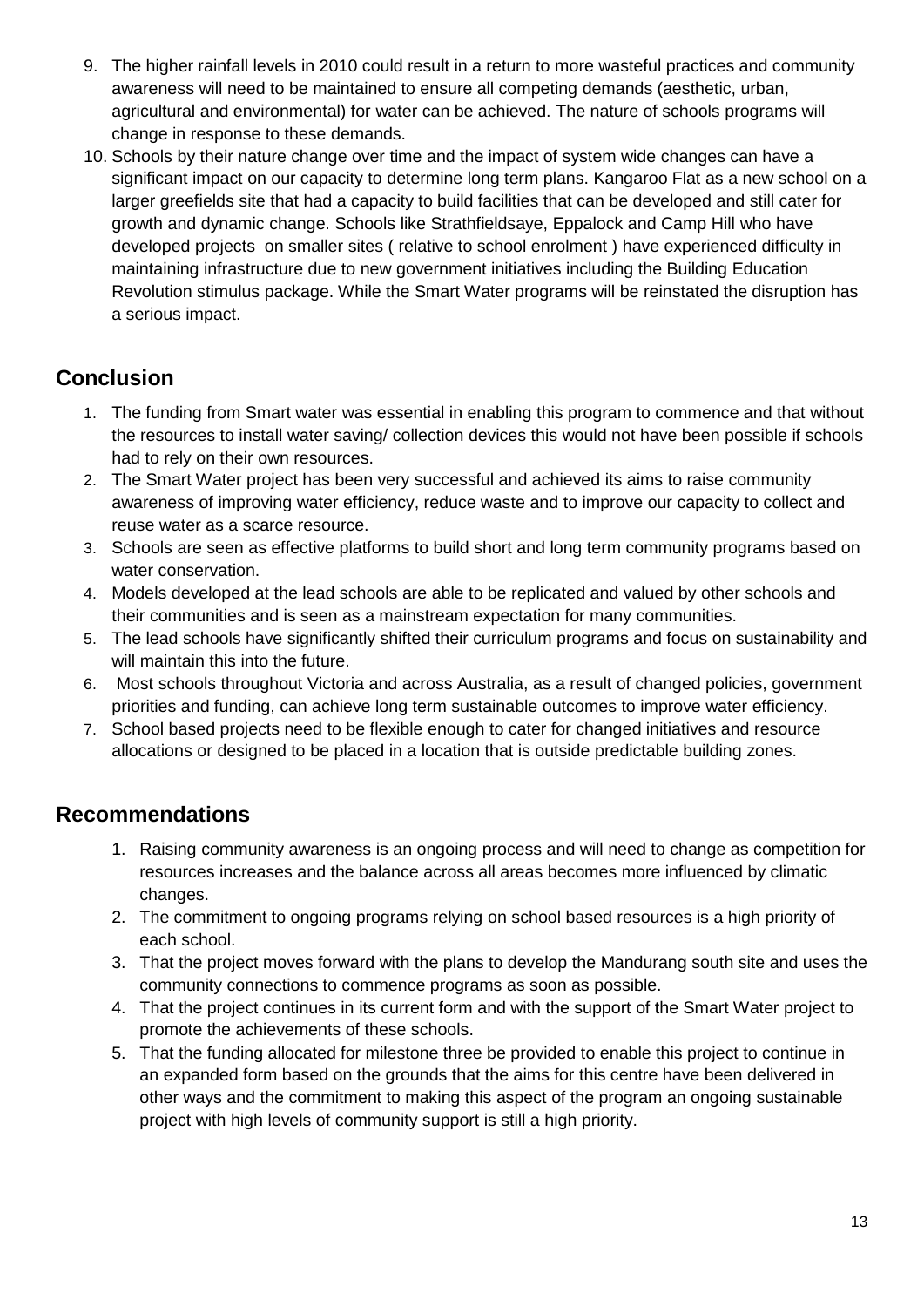### **Acknowledgements**

All schools would like to acknowledge the work by the Smart Water Project team and the funding from this grant has made this project possible and without their support we would not have been able to achieve the successes and education programs for our communities.

#### **Appendix 1**

#### **1. Sample photos:**

- b. Eco detectives students investigating river health and water quality.
- c. Eco Schools Project photos.